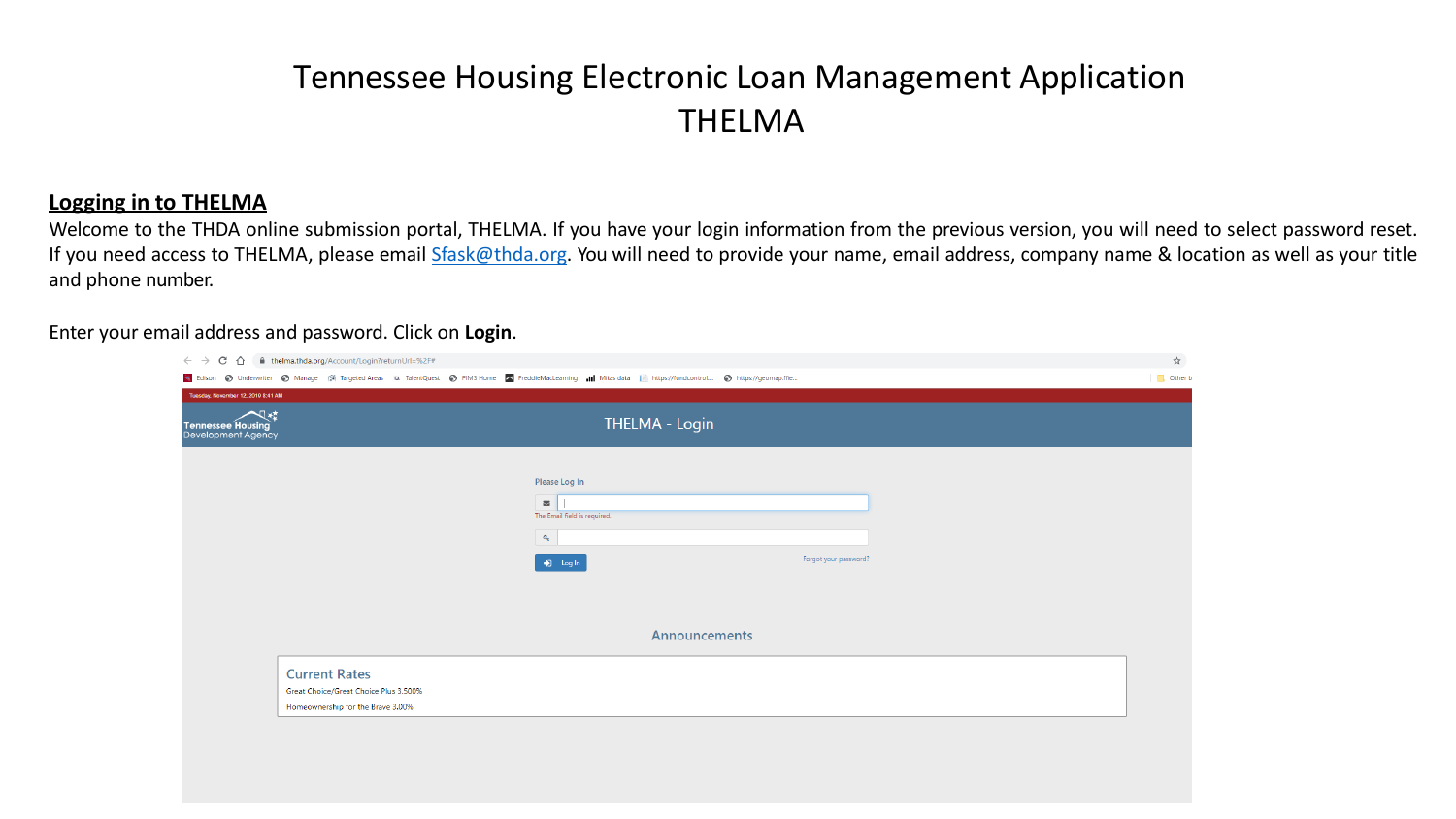| Maintenance<br>My Profile<br>Triadella<br>Lock Rate<br>Loan Number<br>Search:<br>٠<br>Days Old<br>Status<br>CA Processor<br>SiGA Down<br>Unselehed Conditions<br>Loan Number<br>Borrower<br><b>Program Type</b><br>THOIL Underwriter<br>100stm27<br>Creat: Driving Plus<br>Tenting23ARaulau<br>Jeffery C Lanson<br>and collibrat<br>10040104<br>Area Rushing<br>15% Aduarbage<br>Lock Rate<br>$\ddot{a}$<br>to.<br>10040RD1<br>Samy Sally<br>HRLABartlage<br>AssynalTohosUnderwriter<br>Dedi Hopkins<br><b>Dru Cratcheer</b><br>No<br>$\sim$<br>Sheat Dysley Plus<br>10048578<br>$\overline{a}$<br>Larry Lechwood<br>Lock Rate<br>No.<br>100mln(77)<br>Deliah Decykery<br>100 - Hunesweetig for the Breve.<br>Dod Hopkins<br>Unexpired<br>to.<br>$\overline{A}$<br>10040676<br>Heather Anderson<br>Great Disnot Plus<br>Dod Hapkins<br>$\mathbb{R}$<br>Unesigned<br>No.<br>sed - Homeovership for the Brave<br>10040875<br>Houston A Burgess<br><b>Dod Hopkins</b><br>$\mathcal{D}$<br>to.<br><b>Unaccipied</b><br>10040074<br>$\mathcal{L}$<br>After Martinez<br>HHF - Homeoweaky for the Boue<br>Lock Rate<br>No<br>Great Droice Plus<br>10048873<br>Linck Rade<br>3<br>wic text<br>ы.<br>Samuel Soldier<br>160 - Homeburgroßig für the Brave<br>10040571<br>Ded Hopkins<br>Unerspred.<br>100406.71<br>n.<br>Scott Allen Las Burrac<br><b>Great Diseas</b><br>Assignation Control<br>Cool Hopkins<br>Sarah Soler<br>No.<br>Sharenan Ward<br>$5 -$<br>Susan 5 Repeater<br>Great Dioice<br>10040670<br>Dock Hughins<br>No.<br>Unexigned<br>100403418<br>Saty 5 Bernardt<br>Gear Docum<br>Ded Hopkins<br>$\mathbf{1}$<br>Unesigned<br>No.<br>Samerita A Dacker<br><b>Great Disice</b><br>PendingSENReview<br>10040404<br>$\frac{1}{2}$<br>Ded Hopkins<br>No.<br>13<br>Frantisch/crecksure<br>10040667<br>Zachary KVIStams<br>Dreat Draws Plus<br>to:<br>19. W Hern per year.<br>1.111 | $\mathcal{L}(\mathbf{r})$<br>Tennessee Housing<br>Development Agency |  |  | THDA - Thelma OLS |  |                 |
|--------------------------------------------------------------------------------------------------------------------------------------------------------------------------------------------------------------------------------------------------------------------------------------------------------------------------------------------------------------------------------------------------------------------------------------------------------------------------------------------------------------------------------------------------------------------------------------------------------------------------------------------------------------------------------------------------------------------------------------------------------------------------------------------------------------------------------------------------------------------------------------------------------------------------------------------------------------------------------------------------------------------------------------------------------------------------------------------------------------------------------------------------------------------------------------------------------------------------------------------------------------------------------------------------------------------------------------------------------------------------------------------------------------------------------------------------------------------------------------------------------------------------------------------------------------------------------------------------------------------------------------------------------------------------------------------------------------------------------------------------------------------------------------------------------------------------------------------------------------------------------------|----------------------------------------------------------------------|--|--|-------------------|--|-----------------|
|                                                                                                                                                                                                                                                                                                                                                                                                                                                                                                                                                                                                                                                                                                                                                                                                                                                                                                                                                                                                                                                                                                                                                                                                                                                                                                                                                                                                                                                                                                                                                                                                                                                                                                                                                                                                                                                                                      |                                                                      |  |  |                   |  |                 |
|                                                                                                                                                                                                                                                                                                                                                                                                                                                                                                                                                                                                                                                                                                                                                                                                                                                                                                                                                                                                                                                                                                                                                                                                                                                                                                                                                                                                                                                                                                                                                                                                                                                                                                                                                                                                                                                                                      |                                                                      |  |  |                   |  | Reset Teach     |
|                                                                                                                                                                                                                                                                                                                                                                                                                                                                                                                                                                                                                                                                                                                                                                                                                                                                                                                                                                                                                                                                                                                                                                                                                                                                                                                                                                                                                                                                                                                                                                                                                                                                                                                                                                                                                                                                                      |                                                                      |  |  |                   |  | Crated On       |
|                                                                                                                                                                                                                                                                                                                                                                                                                                                                                                                                                                                                                                                                                                                                                                                                                                                                                                                                                                                                                                                                                                                                                                                                                                                                                                                                                                                                                                                                                                                                                                                                                                                                                                                                                                                                                                                                                      |                                                                      |  |  |                   |  | 11/01/2019      |
|                                                                                                                                                                                                                                                                                                                                                                                                                                                                                                                                                                                                                                                                                                                                                                                                                                                                                                                                                                                                                                                                                                                                                                                                                                                                                                                                                                                                                                                                                                                                                                                                                                                                                                                                                                                                                                                                                      |                                                                      |  |  |                   |  | 10/31/2018      |
|                                                                                                                                                                                                                                                                                                                                                                                                                                                                                                                                                                                                                                                                                                                                                                                                                                                                                                                                                                                                                                                                                                                                                                                                                                                                                                                                                                                                                                                                                                                                                                                                                                                                                                                                                                                                                                                                                      |                                                                      |  |  |                   |  | 10/31/2019      |
|                                                                                                                                                                                                                                                                                                                                                                                                                                                                                                                                                                                                                                                                                                                                                                                                                                                                                                                                                                                                                                                                                                                                                                                                                                                                                                                                                                                                                                                                                                                                                                                                                                                                                                                                                                                                                                                                                      |                                                                      |  |  |                   |  | 10/31/2019      |
|                                                                                                                                                                                                                                                                                                                                                                                                                                                                                                                                                                                                                                                                                                                                                                                                                                                                                                                                                                                                                                                                                                                                                                                                                                                                                                                                                                                                                                                                                                                                                                                                                                                                                                                                                                                                                                                                                      |                                                                      |  |  |                   |  | 10/31/2018      |
|                                                                                                                                                                                                                                                                                                                                                                                                                                                                                                                                                                                                                                                                                                                                                                                                                                                                                                                                                                                                                                                                                                                                                                                                                                                                                                                                                                                                                                                                                                                                                                                                                                                                                                                                                                                                                                                                                      |                                                                      |  |  |                   |  | 10/30/2019      |
|                                                                                                                                                                                                                                                                                                                                                                                                                                                                                                                                                                                                                                                                                                                                                                                                                                                                                                                                                                                                                                                                                                                                                                                                                                                                                                                                                                                                                                                                                                                                                                                                                                                                                                                                                                                                                                                                                      |                                                                      |  |  |                   |  | 10/30/2010      |
|                                                                                                                                                                                                                                                                                                                                                                                                                                                                                                                                                                                                                                                                                                                                                                                                                                                                                                                                                                                                                                                                                                                                                                                                                                                                                                                                                                                                                                                                                                                                                                                                                                                                                                                                                                                                                                                                                      |                                                                      |  |  |                   |  | 10/30/2019      |
|                                                                                                                                                                                                                                                                                                                                                                                                                                                                                                                                                                                                                                                                                                                                                                                                                                                                                                                                                                                                                                                                                                                                                                                                                                                                                                                                                                                                                                                                                                                                                                                                                                                                                                                                                                                                                                                                                      |                                                                      |  |  |                   |  | 10/30/2019      |
|                                                                                                                                                                                                                                                                                                                                                                                                                                                                                                                                                                                                                                                                                                                                                                                                                                                                                                                                                                                                                                                                                                                                                                                                                                                                                                                                                                                                                                                                                                                                                                                                                                                                                                                                                                                                                                                                                      |                                                                      |  |  |                   |  | 10/30/2019      |
|                                                                                                                                                                                                                                                                                                                                                                                                                                                                                                                                                                                                                                                                                                                                                                                                                                                                                                                                                                                                                                                                                                                                                                                                                                                                                                                                                                                                                                                                                                                                                                                                                                                                                                                                                                                                                                                                                      |                                                                      |  |  |                   |  | 10/30/2019      |
|                                                                                                                                                                                                                                                                                                                                                                                                                                                                                                                                                                                                                                                                                                                                                                                                                                                                                                                                                                                                                                                                                                                                                                                                                                                                                                                                                                                                                                                                                                                                                                                                                                                                                                                                                                                                                                                                                      |                                                                      |  |  |                   |  | 10/30/2018      |
|                                                                                                                                                                                                                                                                                                                                                                                                                                                                                                                                                                                                                                                                                                                                                                                                                                                                                                                                                                                                                                                                                                                                                                                                                                                                                                                                                                                                                                                                                                                                                                                                                                                                                                                                                                                                                                                                                      |                                                                      |  |  |                   |  | 10/30/2019      |
|                                                                                                                                                                                                                                                                                                                                                                                                                                                                                                                                                                                                                                                                                                                                                                                                                                                                                                                                                                                                                                                                                                                                                                                                                                                                                                                                                                                                                                                                                                                                                                                                                                                                                                                                                                                                                                                                                      |                                                                      |  |  |                   |  | 10/20/2010      |
|                                                                                                                                                                                                                                                                                                                                                                                                                                                                                                                                                                                                                                                                                                                                                                                                                                                                                                                                                                                                                                                                                                                                                                                                                                                                                                                                                                                                                                                                                                                                                                                                                                                                                                                                                                                                                                                                                      |                                                                      |  |  |                   |  | 10/30/2019      |
|                                                                                                                                                                                                                                                                                                                                                                                                                                                                                                                                                                                                                                                                                                                                                                                                                                                                                                                                                                                                                                                                                                                                                                                                                                                                                                                                                                                                                                                                                                                                                                                                                                                                                                                                                                                                                                                                                      |                                                                      |  |  |                   |  | 1-15 at 30 nm 6 |
|                                                                                                                                                                                                                                                                                                                                                                                                                                                                                                                                                                                                                                                                                                                                                                                                                                                                                                                                                                                                                                                                                                                                                                                                                                                                                                                                                                                                                                                                                                                                                                                                                                                                                                                                                                                                                                                                                      |                                                                      |  |  |                   |  |                 |

Once you log into the THELMA system, the first screen you will see is your dashboard.

Depending on your user access, you will see the pipeline for files you have locked/submitted or the pipeline for your entire company.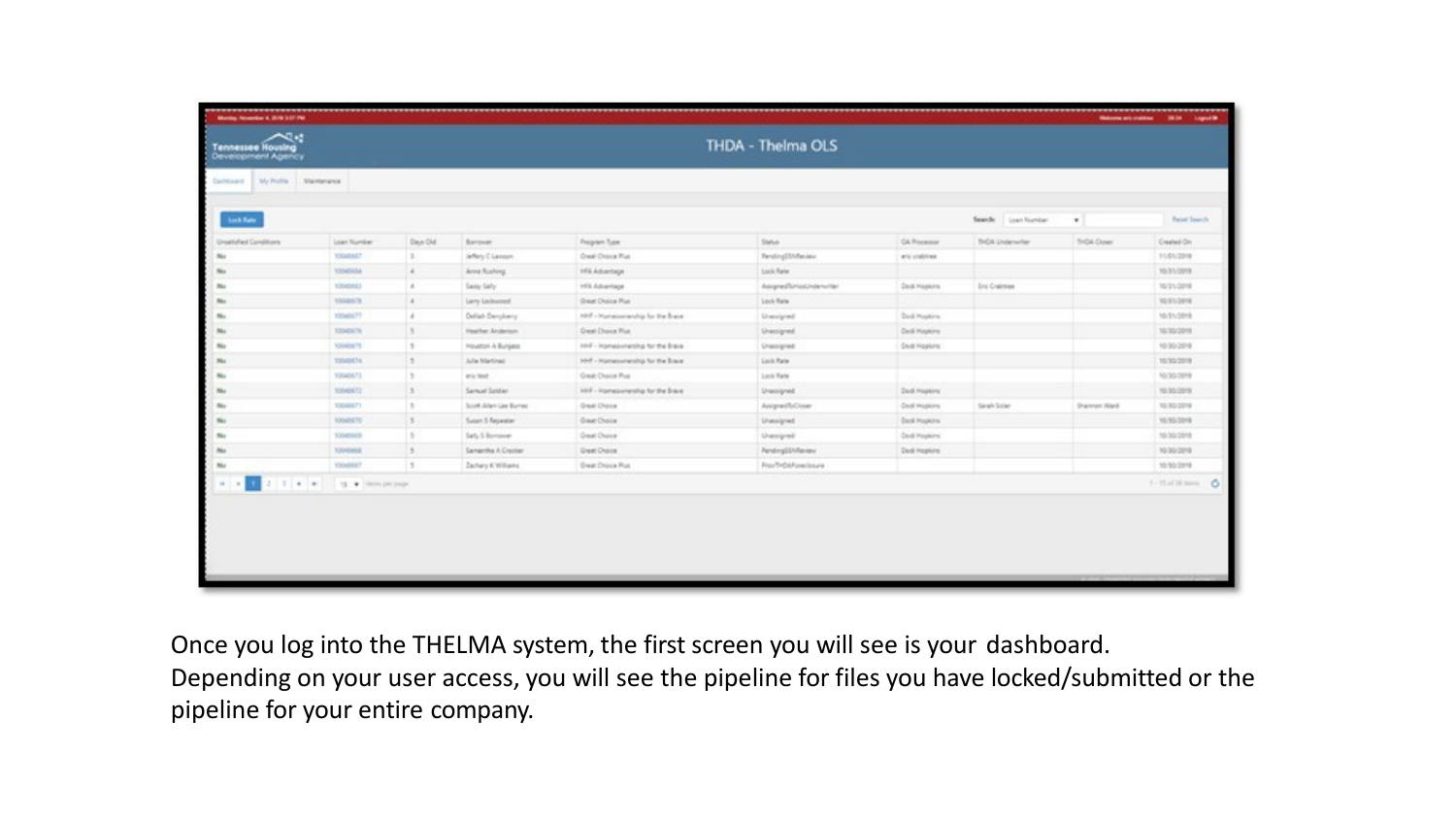| Dashboard                     | My Profile | Maintenance |               |
|-------------------------------|------------|-------------|---------------|
| <b>Lock Rate</b>              |            |             |               |
| <b>Unsatisfied Conditions</b> |            | Loan Number |               |
| No                            |            | 10048687    | Days Old<br>3 |
| No                            |            | 10048684    | 4             |

Look closely at the upper left hand corner of your dashboard, click on the "**Lock Rate**" button.

This button begins the process to either "**Accept & Lock Rate**" only or to "**Lock Rate and Submit Loan**" which is to both lock the rate and submit your complete underwriting submission package at the same time.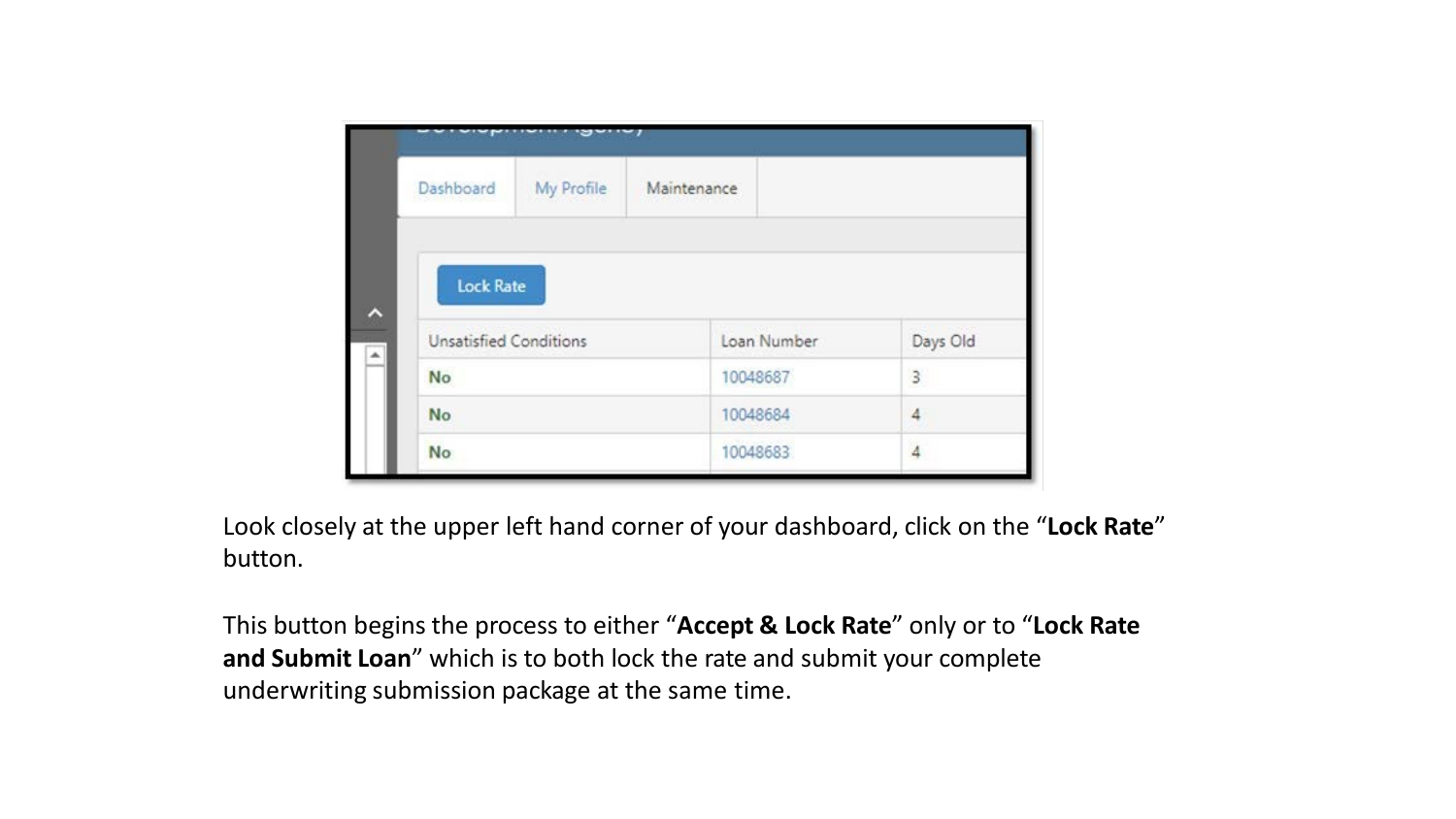| ▼ |
|---|
| ▼ |
| ۳ |
| ▼ |
|   |
|   |
|   |

After clicking the "Lock Rate" button, you will see the "**Create New**" screen. Click the appropriate selection and drop downs for "**Construction Type, Program, Loan Type, Branch and Loan Officer**".

## 2 Options:

If using a ".fnm" file from your LOS system, click "**Upload**", select your applicant's ".fnm" file and upload to prepopulate fields on the next page. If using manual entry, check the box "**Continue without Export File**"

Click "**Continue**"

**Please Note**: A countdown timer on each screen is displayed in the top right corner.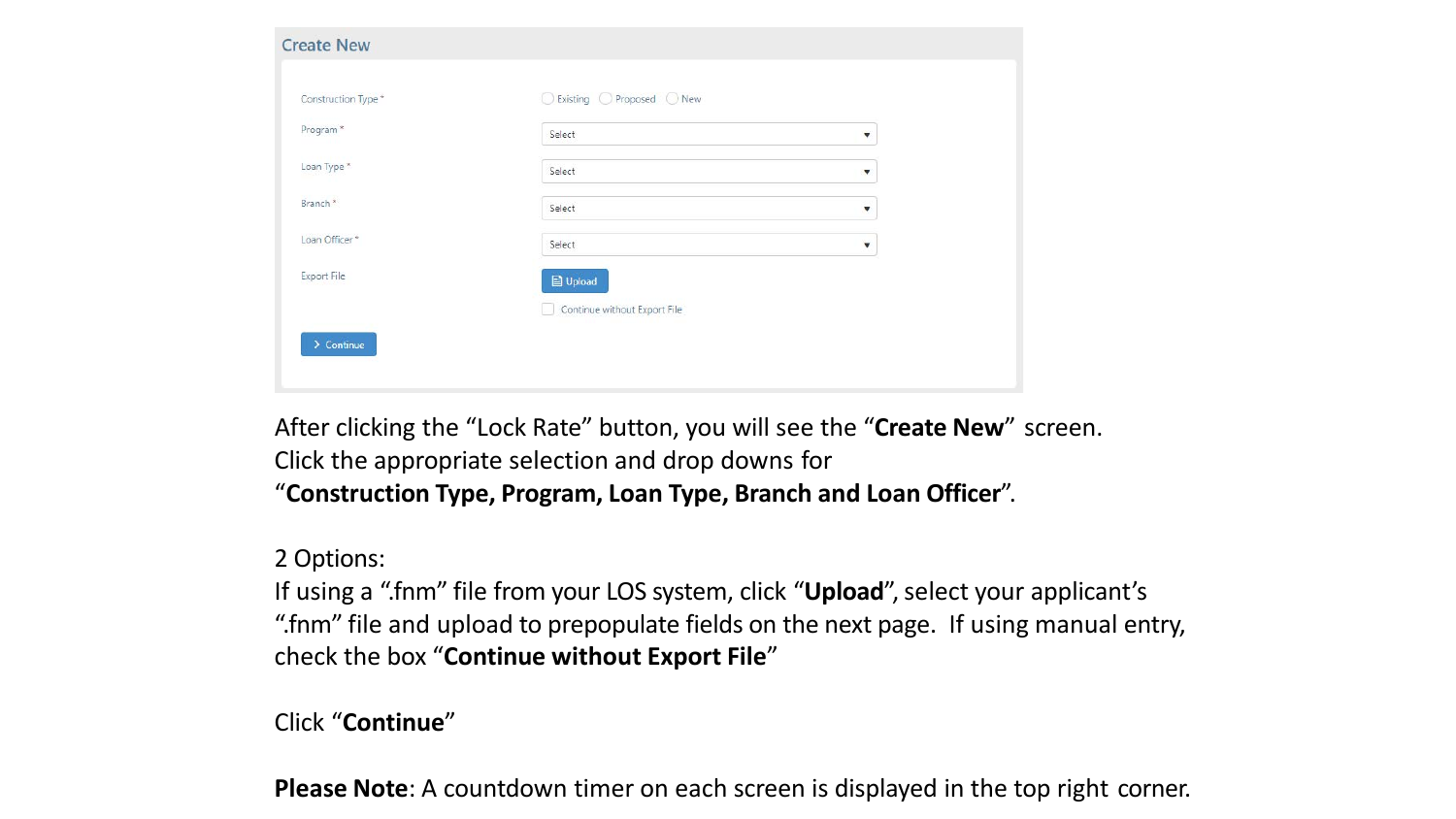| Borrower                        |               |     |
|---------------------------------|---------------|-----|
| First Name*                     |               |     |
|                                 | <b>THELMA</b> |     |
| Middle Initial                  |               |     |
| Last Name*                      | LOUISE        |     |
| Social Security Number *        | 789-78-9789   |     |
| Credit Scores *                 | 650<br>650    | 650 |
| + Add CoBorrower                |               |     |
| <b>Property Address*</b>        | 123 Test St   |     |
| City*                           | Nashville     |     |
| State *                         | Tennessee     | ۰   |
| Zip*                            | 33333-        |     |
| Sales Price *                   | \$100,000.00  |     |
| Loan Amount *                   | \$100,000.00  |     |
| Second Loan Amount *            | \$5,000.00    |     |
| Estimated Loan To Value (LTV) * | 97.00         |     |
| Loan Type                       | FHA           |     |
| Contract Date *                 | 11/30/2019    | ü   |
| <b>Application Date *</b>       | 11/01/2019    | 暟   |
| Qualifying Income*              | \$50,000.00   |     |

Step 2, you will enter the information about the loan.

**Please complete all fields**.

Click "**Save & Continue**".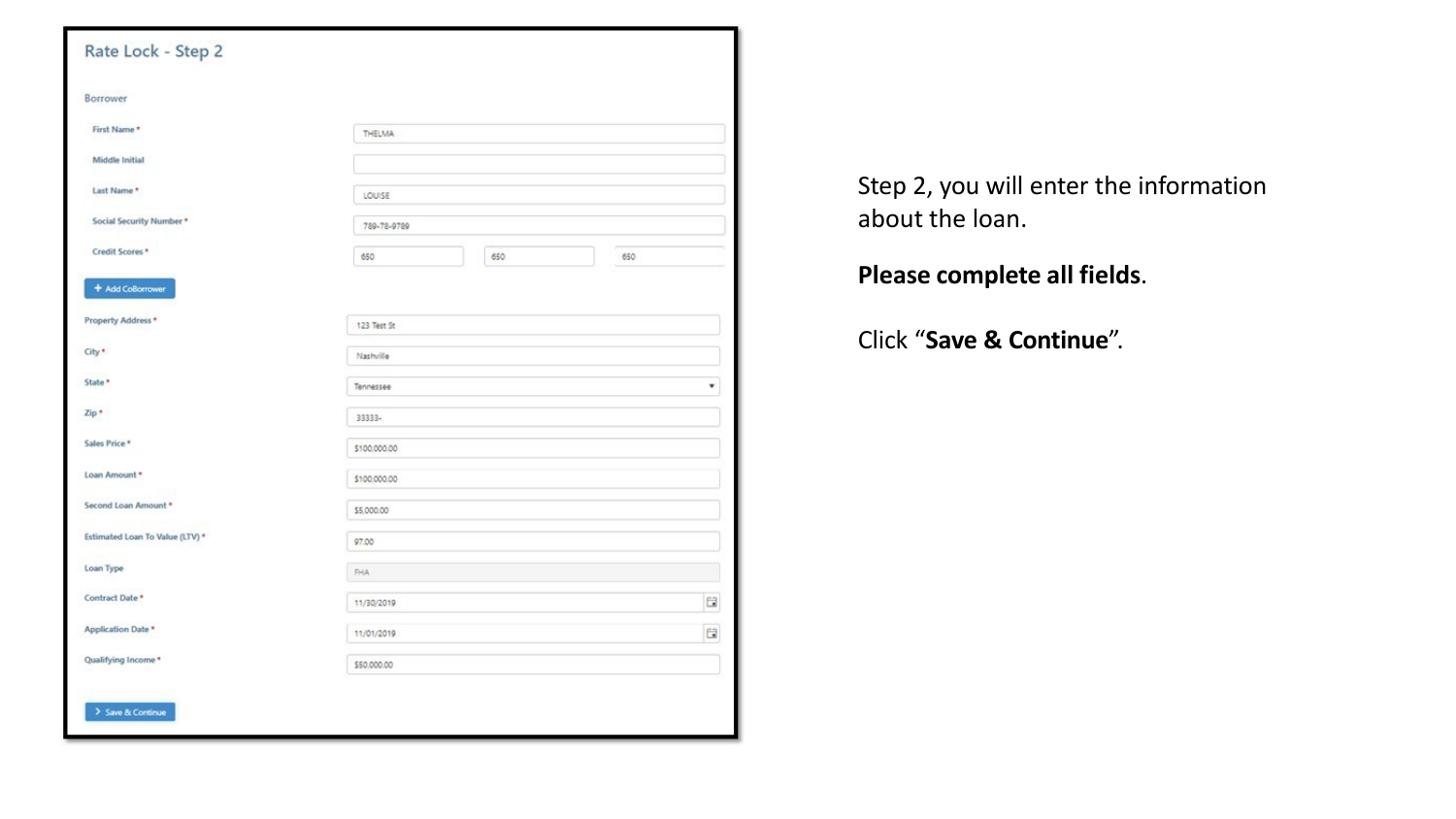

Next, you will see your "**Rate Lock-Confirmation**" acknowledgement. At this point you can select either to:

"**Accept and Lock Rate**" (which will only lock the rate)

or you can select

"**Lock Rate and Submit Loan**" (which will take you to the loan submission screen to submit your complete underwriting package.

**Please Note**: Information used to "**Lock Rate**" must match the information used in your ".fnm" file upload or errors will be displayed.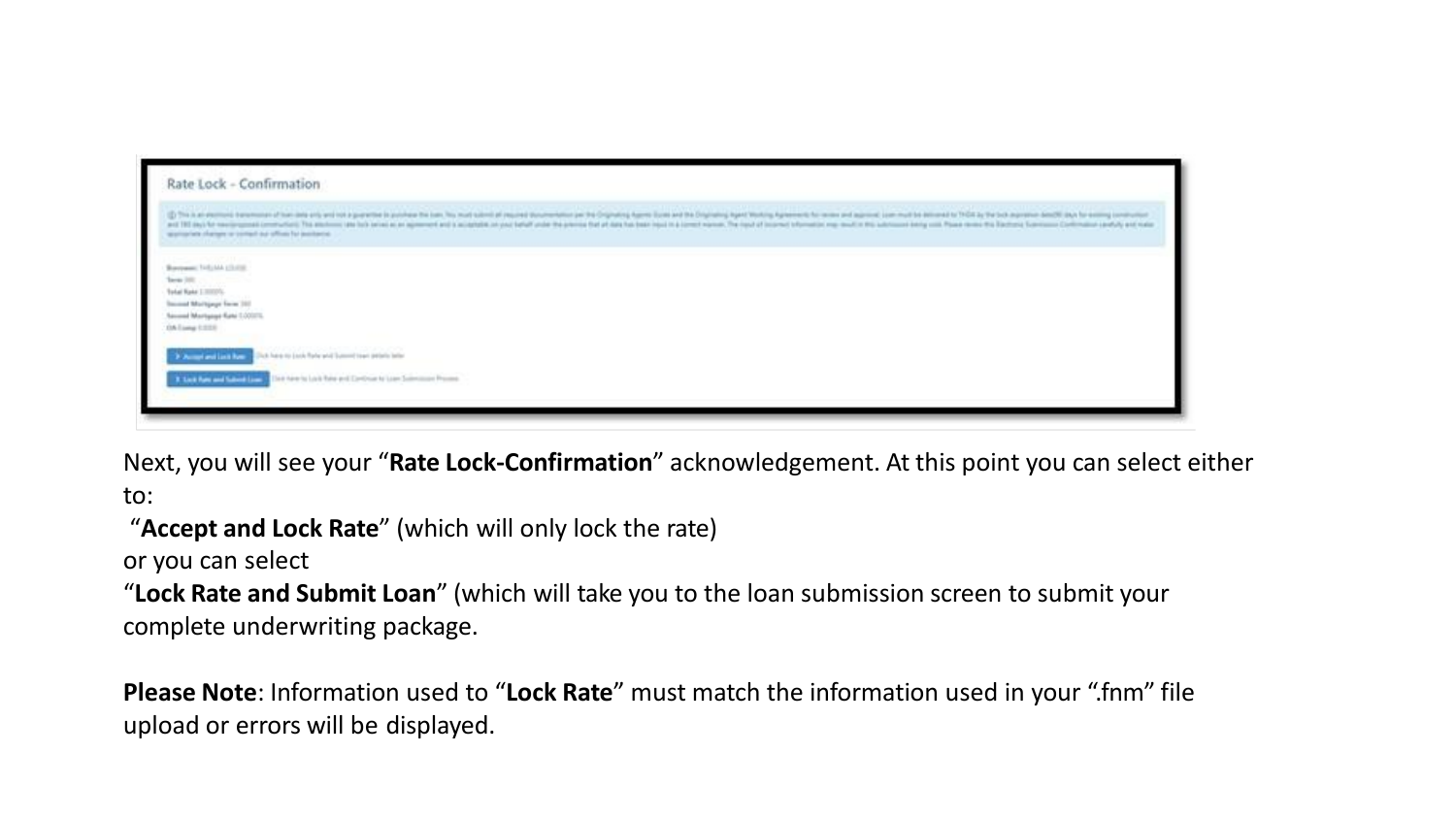| <b>SAy Profile</b><br>CarMond | Martianance         |               |                        |                                   |                                    |                     |                      |                     |              |              |
|-------------------------------|---------------------|---------------|------------------------|-----------------------------------|------------------------------------|---------------------|----------------------|---------------------|--------------|--------------|
| <b>Lock Rate</b>              |                     |               |                        |                                   |                                    |                     |                      | Search: Loan Number | $\mathbf{r}$ | Reset Teach  |
| Unsatisfied Conditions        | Loan Number         | Days Old      | Borrower               | <b>Fregrier</b> Type              | Status                             | CA Processor        |                      | THOIA Underwriter   | SiGA Down    | Created On   |
|                               | 10040847            |               | Jeffery Clavesm        | Onal: Droca Rus                   | Tenting23ARaulau                   | and collition.      |                      |                     |              | 11/01/2019   |
| No.                           | 10040104            | $\ddot{a}$    | Area Rushing           | 15% Aduarbage                     | Lock Rate                          |                     |                      |                     |              | 10/31/2018   |
| No.                           | 10040901            | $\alpha$      | Samy Sally             | HRLABAHRA                         | AssynalTorioUnderwriter            | Dedi Hopkins        | <b>Dru Crainting</b> |                     |              | 10/31/2019   |
| m                             | 10048478            | $\frac{1}{2}$ | Larry Lechwood         | Sheat Dusine Plus                 | Lock Rate                          |                     |                      |                     |              | 10/31/2019   |
| n.                            | 100ml/LTT           | $\delta$      | Deliah Decykery        | 100 - Hunesweetig for the Bace.   | Unsurpried                         | Dod Hopkins         |                      |                     |              | 10/31/2018   |
|                               | 10040676            | H.            | Heather Anderson       | Great Dioice Rus                  | Unesigned                          | Dod Hapkins         |                      |                     |              | 10/30/2019   |
|                               | 10040875            | 1             | Houston A Burgess      | sed - Homesvirening for the Brave | <b>Unaccipied</b>                  | <b>Dodi Hopkins</b> |                      |                     |              | 10/30/2010   |
|                               | 10048074            | 1             | After Martinson        | HHF - Homeoweaky for the Boxe     | Lock Rate                          |                     |                      |                     |              | 10/30/2019   |
|                               | 10048173            | 3             | wic text               | Great: Droicel Plus               | Lock Rate                          |                     |                      |                     |              | 10/30/2019   |
|                               | 10040571            | $\frac{1}{2}$ | Samuel Soldier         | 100 - Homeburgroßig für the Brave | Unempred                           | Ded Hopkins         |                      |                     |              | 10/30/2019   |
| n.                            | 10040671            | i ti          | Scott Allen Cas Burner | <b>Great Choca</b>                | AsignetToCose                      | Ded Hopkins         | Sarah Sicker         |                     | Sharmon Ward | 10/30/2018   |
|                               | 10040670            | $\frac{1}{2}$ | Susan 5 Repeater       | Green Choice                      | Unexigned                          | Dod Hugkins         |                      |                     |              | 10/30/2018   |
|                               | 100403018           | l ti          | Saly 5 Bernardt        | Gear Docum                        | Unergred                           | Ded Hopkins         |                      |                     |              | 10/30/2019   |
| m                             | 10040604            | $\frac{1}{2}$ | Samertha A Crecker     | Great Disice                      | <b>PendingSENReview</b>            | Ded Hopkins         |                      |                     |              | 10/20/2010   |
|                               | 10040847            | $\mathbb{R}$  | Zachary KVIII ams      | Dreat Draws Plus                  | Fran <sup>T</sup> HOM Intelligeure |                     |                      |                     |              | 10/30/2019   |
|                               | 19. W Hern per page |               |                        |                                   |                                    |                     |                      |                     |              | 1-Hallison O |
|                               |                     |               |                        |                                   |                                    |                     |                      |                     |              |              |

If you select "**Accept and Lock Rate**" only, you will be directed back to your dashboard.

You will receive a "**Rate Lock – Confirmation**" emailed to you detailing terms of the lock confirmation.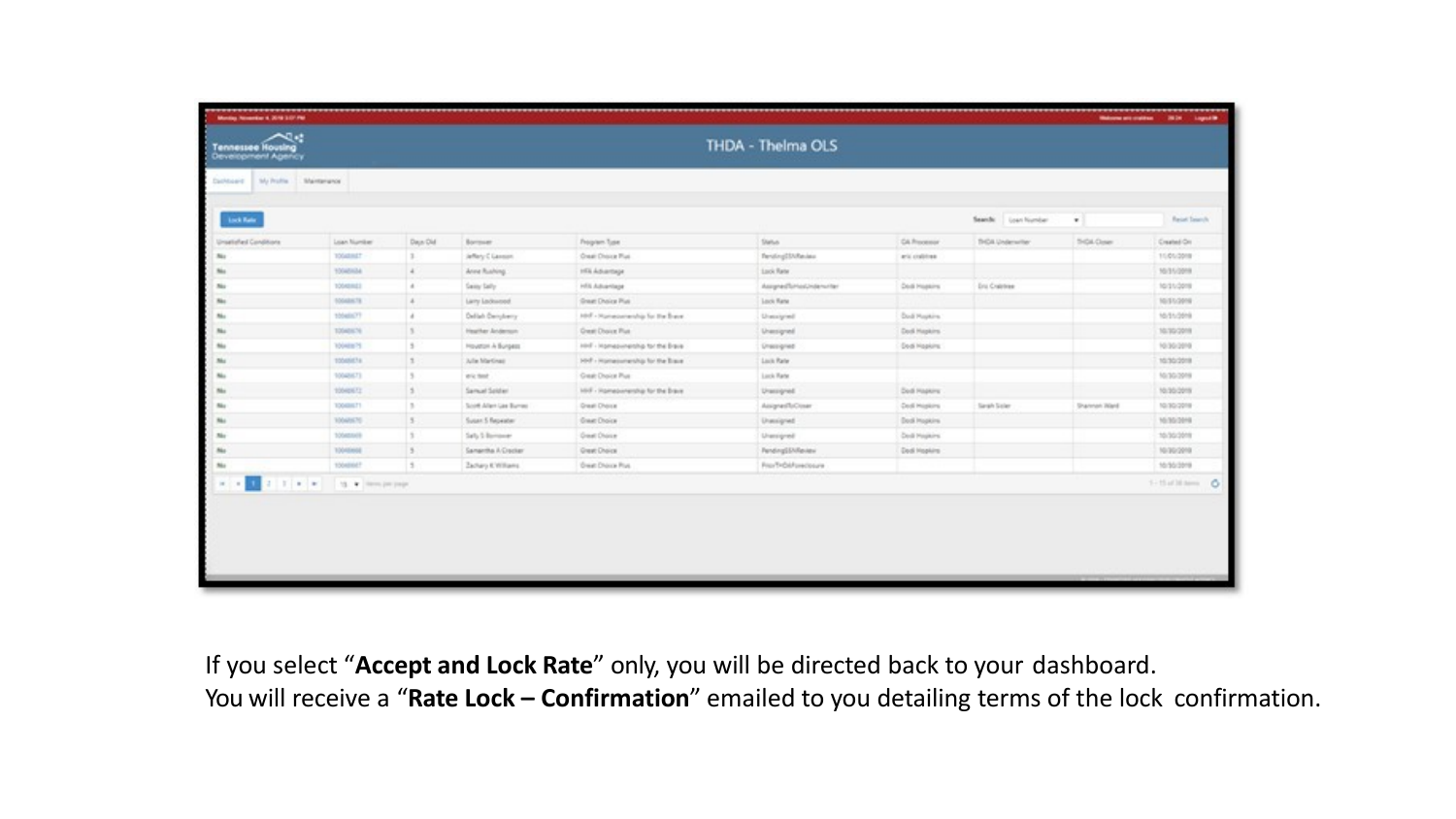| Construction Type | ● Existing ● Proposed ● New                   |                |
|-------------------|-----------------------------------------------|----------------|
| Program           | Great Choice Plus                             | $\mathcal V$   |
| Loan Type         | FHA.                                          | $\overline{w}$ |
| Branch            | PINNACLE--MURFREESBORO 2 7003, 4 METROPLEX DR |                |
| Loan Officer      | heather anderson                              | ۰              |
| Export File       | Dupload THELMA3testfile.frm                   |                |
|                   | Continue without Export File                  |                |

If you select "**Lock Rate and Submit Loan**", it will take you to the loan submission screen to upload the applicant's .fnm file.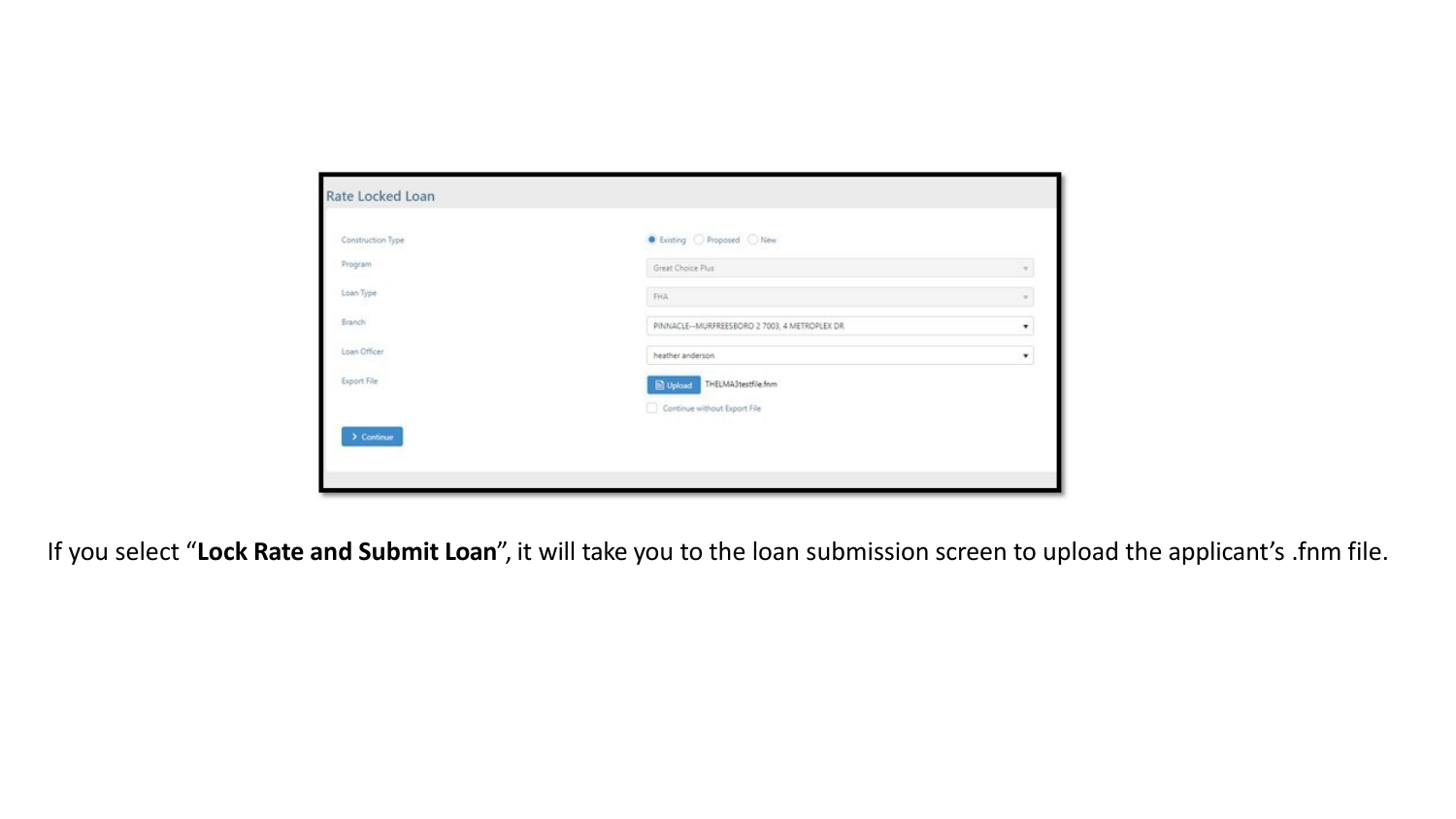| Construction Type        | C Existing Proposed New                       |                    |
|--------------------------|-----------------------------------------------|--------------------|
| Program                  | Great Choice Plus                             | $\mathbf{v}$       |
| Loan Type                | FHA.                                          | ×                  |
| Branch                   | PINNACLE--MURFREESBORO 2 7003, 4 METROPLEX DR | $\pmb{\mathrm{v}}$ |
| Loan Officer             | heather anderson.                             | $\pmb{\mathrm{v}}$ |
| 45 55 SEP<br>Export File | Dupload THELMA3testfile.frm                   |                    |
|                          | Continue without Export File                  |                    |

Select the "**Construction Type, Program Type, Loan Type, Branch** (the branch loan was originated in), and **Loan Officer**. If using a ".fnm" file from your LOS system, click "**Upload**", select your applicant's ".fnm" file and upload to prepopulate fields on the next pages. If using manual entry, check the box "**Continue without Export File**"

Click "**Continue**"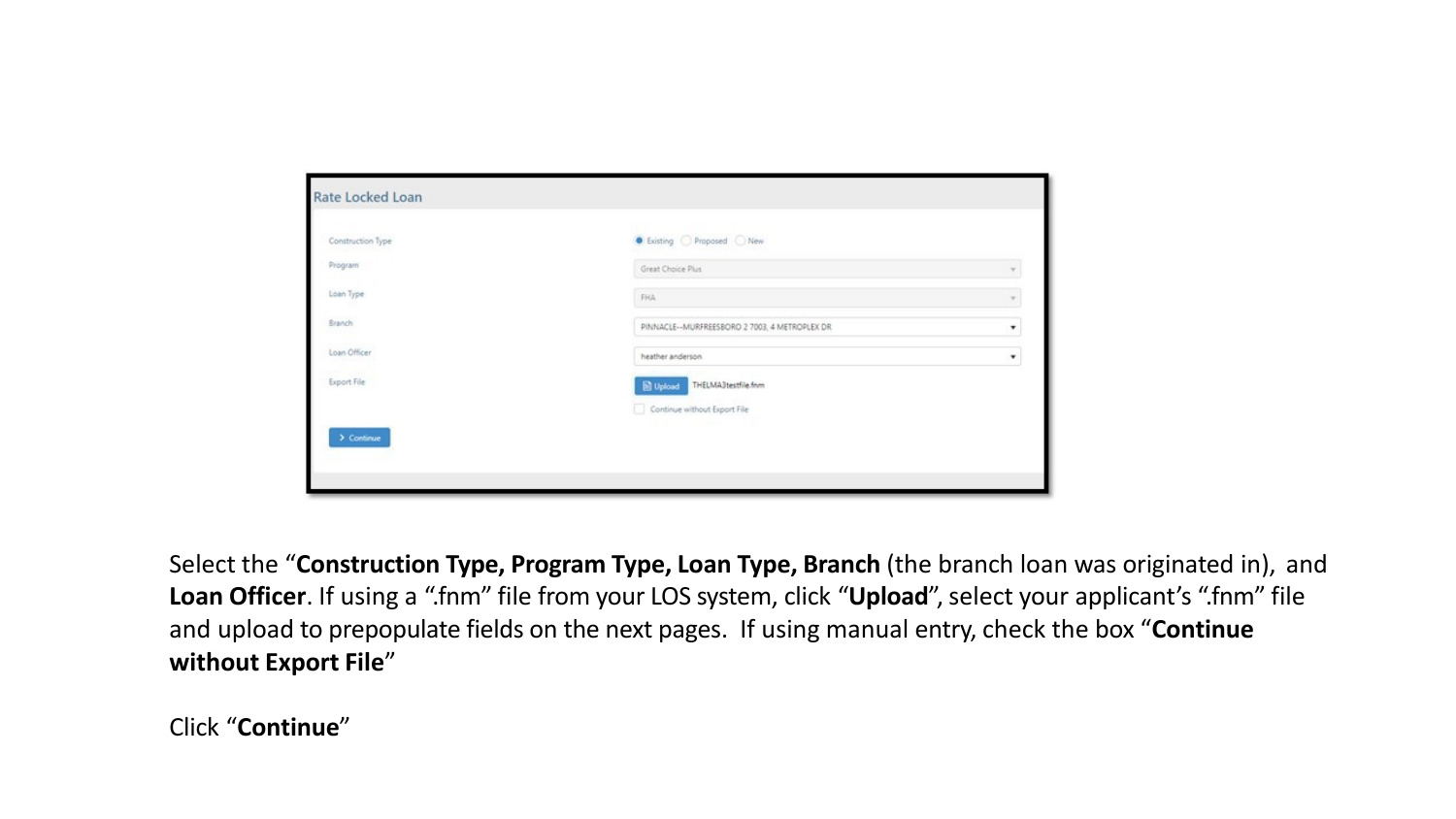| Loan Tenni                                 | <b>Proposed Closing Date</b>      | 11/30/2019           |                                  | 苣       |                                 |                    |
|--------------------------------------------|-----------------------------------|----------------------|----------------------------------|---------|---------------------------------|--------------------|
| Property Info<br>Borrower Info             | <b>Homebuyer Education Agency</b> | Buffalo Valley, Inc. |                                  | ۰       |                                 |                    |
| Assets and Liabilities                     | <b>Location Type</b>              | Face-to-Face         |                                  | $\star$ |                                 |                    |
| Employment Info                            | Step In                           | o                    | <b>Second Mortgage Percent</b>   |         | 5%<br>$\boldsymbol{\mathrm{v}}$ |                    |
| Transaction Details<br>Income and Expenses | Census Tract                      | 123.456              | Second Mortgage Amount           |         | \$5,000.00                      |                    |
| Government Monitoring                      | County                            | Bedford              |                                  |         |                                 |                    |
| Declarations                               | <b>Targeted Area</b>              | No:                  | <b>DU Recommendation</b>         |         | Approved / Eligible             | $\pmb{\mathrm{v}}$ |
| THDA Info<br>Review                        | Flood Zone                        | No.                  | ULI                              |         |                                 |                    |
| Document Upload                            | Flood Insurance                   | No.                  | Number In Household              |         | $\overline{2}$                  | ÷                  |
|                                            | Lot Size                          | 3.00                 | MI Insurer                       |         | Federal Housing Administration  | $\pmb{\mathrm{v}}$ |
|                                            | <b>Square Feet</b>                | 5,000.00             | <b>Listing Real Estate Agent</b> |         | Bill                            |                    |
|                                            | <b>Property Type</b>              | Single Famil         | <b>License Number</b>            |         | 12345                           |                    |
|                                            | <b>Credit Score</b>               |                      |                                  |         |                                 |                    |
|                                            | THELMA LOUISE *                   | 650                  | <b>Email Address</b>             |         | billtest@thdatest.org           |                    |
|                                            | Email for THELMA LOUISE           | bestemail@           | Seller Real Estate Agent         |         | Bob                             |                    |
|                                            | <b>Housing Ratio</b>              | 30.00                | <b>License Number</b>            |         | 54321                           |                    |
|                                            | Debt To Income Ratio              | 30.00                | <b>Email Address</b>             |         | bobtest@thdatest.org            |                    |
|                                            | <b>Appraised Value</b>            | \$100,000.00         | Builder                          |         | Bob                             |                    |
|                                            |                                   |                      | <b>Marketing Source</b>          |         | My Lender                       | $\pmb{\mathrm{v}}$ |
|                                            |                                   |                      | > Save & Continue<br>< Go Back   |         |                                 |                    |

Fill in all fields for the THDA information page. Click "**Save & Continue**" to submit the file or "**Go Back**" to correct any errors.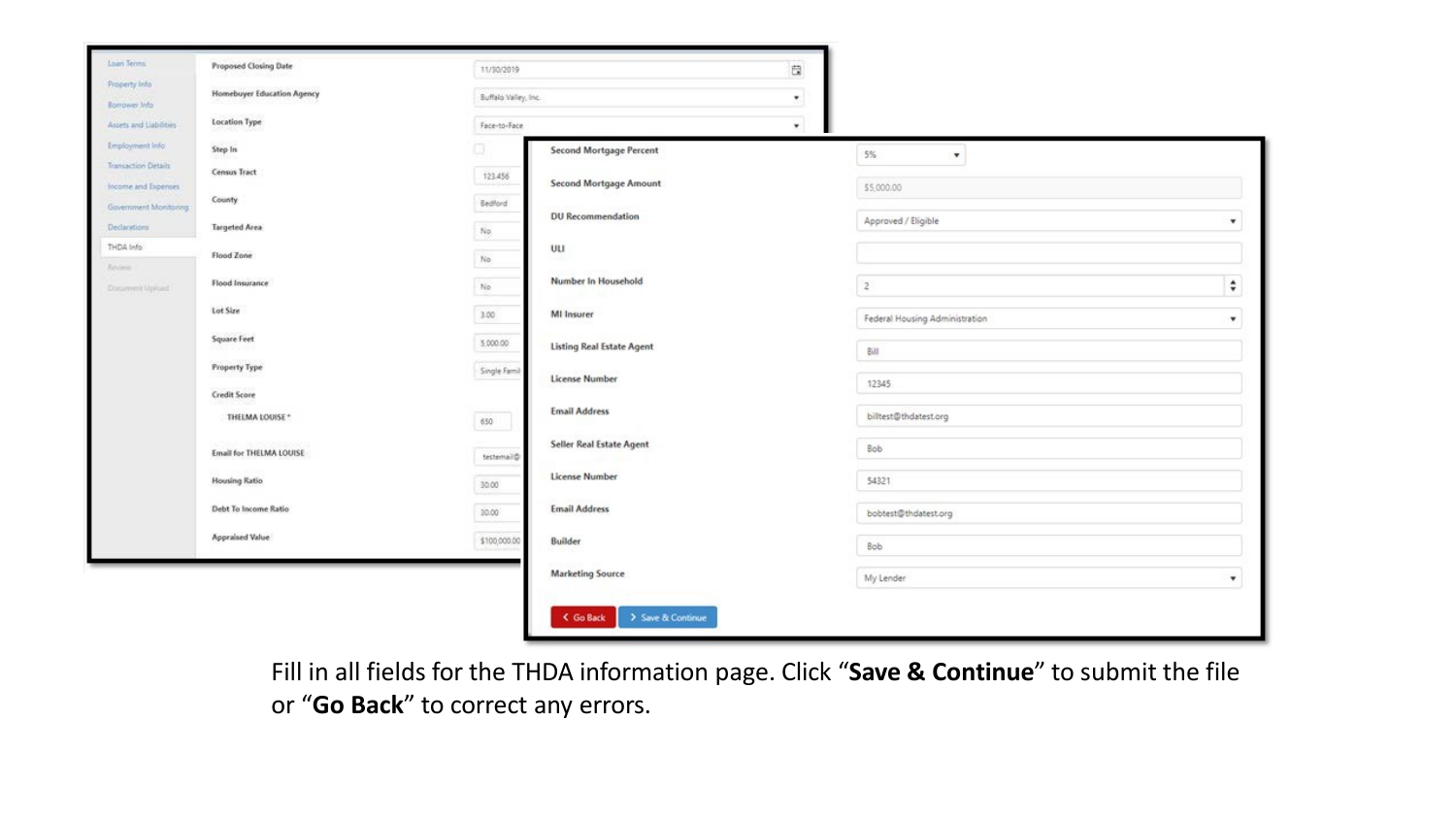| Dashboard     | My Profile                 | Maintenance                                              |  |
|---------------|----------------------------|----------------------------------------------------------|--|
|               |                            |                                                          |  |
| Loan Terms    |                            |                                                          |  |
| Property Info |                            | <b>Review Information</b>                                |  |
| Borrower Info |                            | Loan Terms Lz                                            |  |
|               | Assets and Liabilities     | Agency Case Number: 483-6122560                          |  |
|               | Employment Info            | Base Loan Amount: \$134,135.00<br>Interest Rate: 3.5000% |  |
|               | <b>Transaction Details</b> | Loan Term (Months): 360                                  |  |
|               | Income and Expenses        | Property Info <b>⊵</b>                                   |  |
|               | Government Monitoring      | Subject Property Address: 418 Faulkner Dr                |  |
| Declarations  |                            | City: Clarksville                                        |  |
| THDA Info     |                            | Zip: 37042                                               |  |
|               |                            | Number of Units: 1                                       |  |
| Review        |                            | Year Built: 2005                                         |  |
|               | Document Upload            |                                                          |  |
|               |                            | Borrower Info Lz                                         |  |
|               |                            | <b>THELMA LOUISE</b>                                     |  |
|               |                            | Prefix: (no value)                                       |  |
|               |                            | First Name: THELMA                                       |  |
|               |                            | Middle Name: L                                           |  |
|               |                            | Last Name: LOUISE                                        |  |
|               |                            | Suffix: (no value)                                       |  |
|               |                            | Social Security Number: 789-78-9789                      |  |
|               |                            | Date of Birth: 10/16/1961                                |  |

Home Phone: 615-720-4874 Cell Phone: (no value) Years School: 12

**Marital Status: Unmarried** 

Once file has been submitted, you will be able to review the information you entered for accuracy.

ps://gathelma.thda.org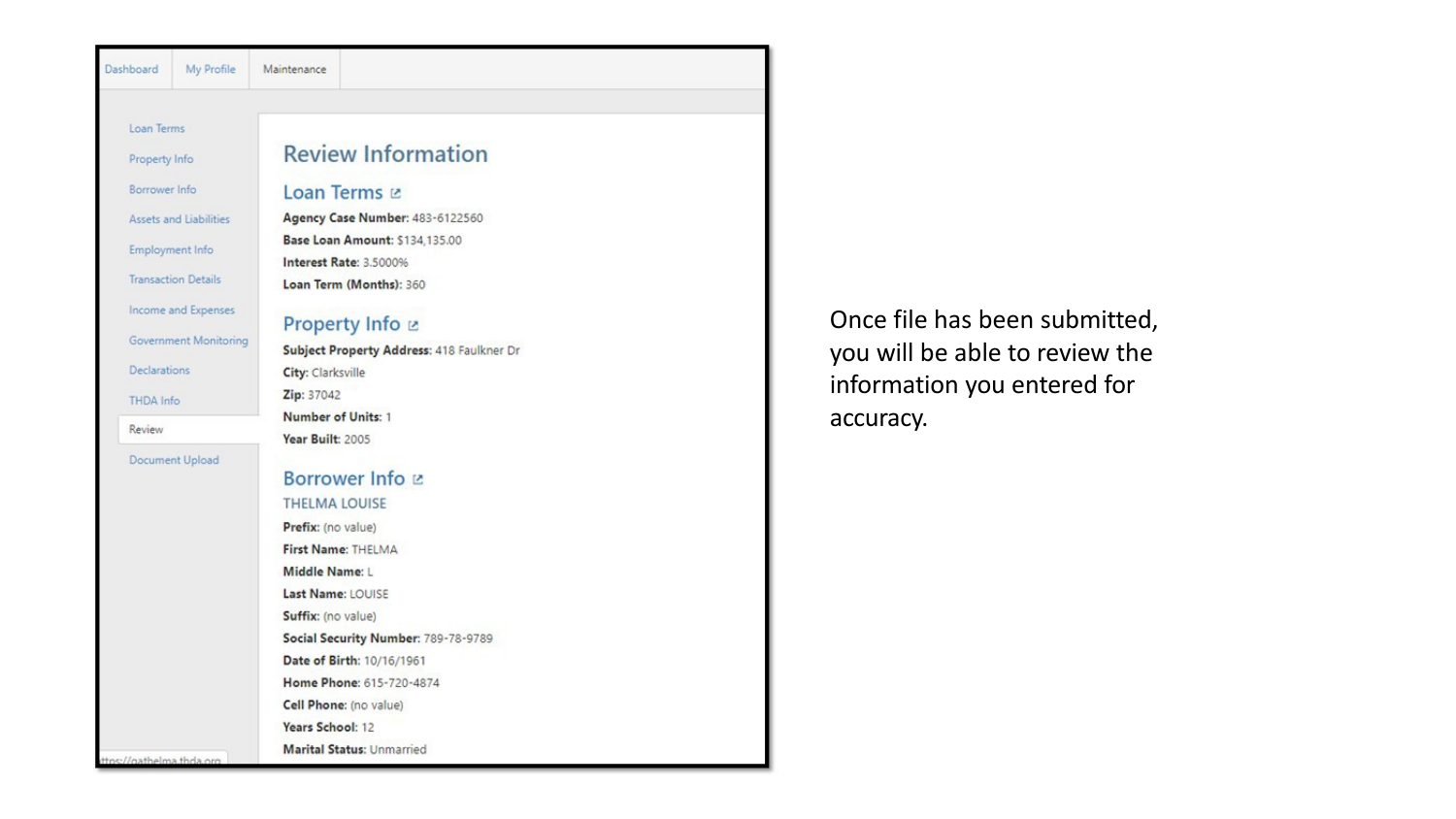

Finally, you will come to the page to upload your loan submission package. Please make sure it is in the proper stacking order and contains the information on the **Great Choice Underwriting Submission Checklist**.

Once submitted you will receive an email for "**Rate Lock/Loan Submission"** confirmation.